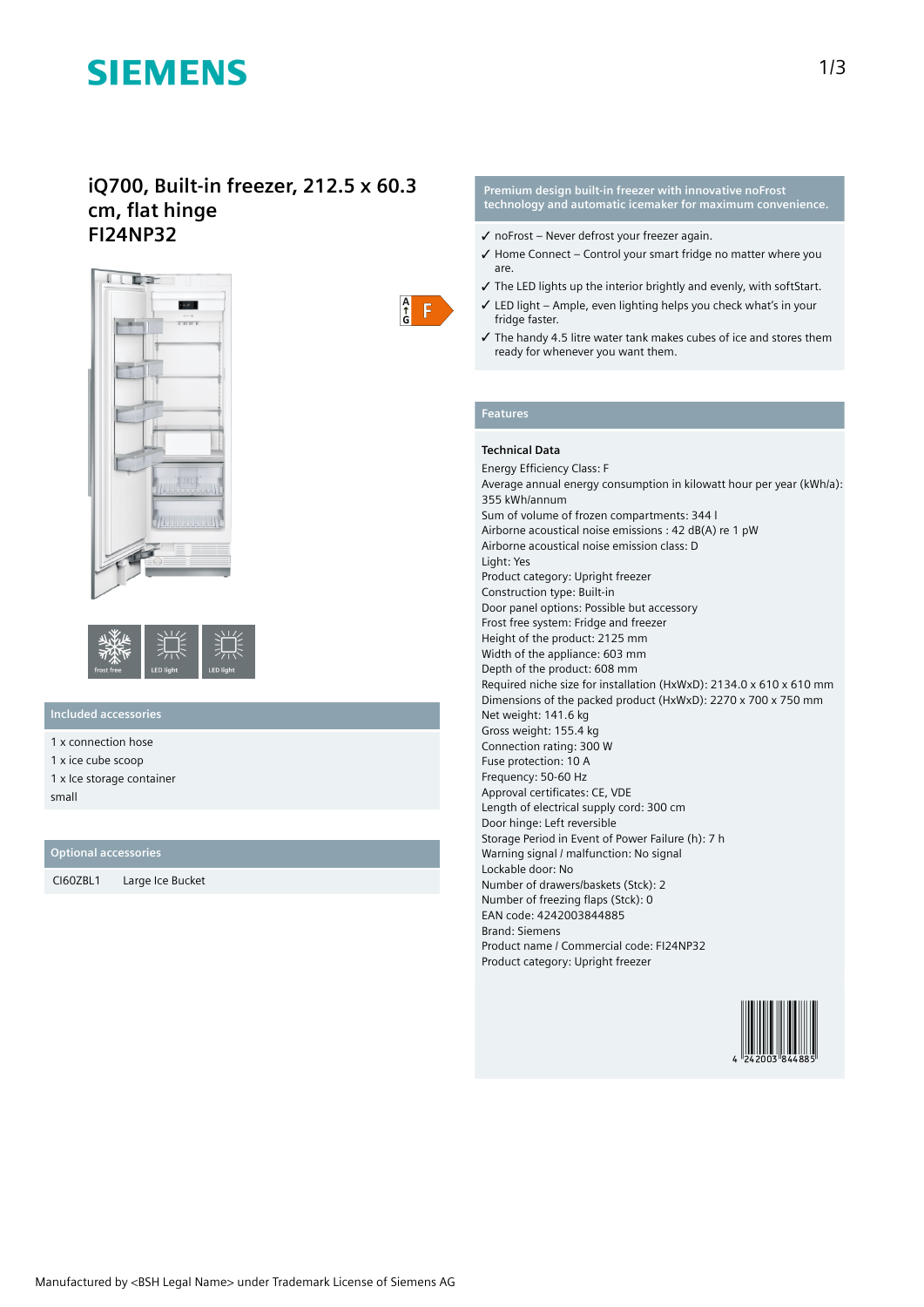# **SIEMENS**

# **iQ700, Built-in freezer, 212.5 x 60.3 cm, flat hinge FI24NP32**

# **Features**

### **Design features**

- The drawers in the fridge and freezer models are positioned at the same height.
- With side-by-side installation, the glass shelves and door racks can be aligned on the same level
- Smooth design rail system providing flexible positioning for shelves and door racks
- TFT-Display
- Fully integrated
- Fixed hinge

#### **Functions**

- Home Connect: iService Remote, Remote Monitoring and Control with Wi-Fi connectivity
- 1 compressor/1 cooling circuit
- Holiday mode, Sabbath Mode
- Acoustic open door warning system

## **Design features**

● NoFrost, never have to defrost ever again

#### **Freezing**

- $\bullet$  No-frost technology with fast freezing at -30 °C.
- Temperature adjustable from -14 °C to -24 °C.
- 4-star freezer compartment.
- Interior ventilator
- 4 safety glass shelves, 3 of which are individually height adjustable.
- 2 fully extendable drawers with transparent front.
- Connection Length (water supply):300 cm
- Left hinged, door reversible
- multiAirflow cooling improves circulation of air around the fridge

# ●

- **Ice maker** ● Integrated in the freezer compartment, with fixed inlet water
- connection. ● Automatic ice cube maker
- Particle filter for water inlet, integrated in ventilation grille area.
- Ice cube maker creates 1.5 kg ice cubes per day, storage container holds 2.5 kg of ice
- Supply hose 3.0 m with 3/4 " connection.

#### **Dimension and installation**

- Max. door panel weight 41kg
- Ventilation in plinth, the plinth size can be varied
- Variable plinth adaption
- Door opening angle of 115°, fixable at 90°.
- Shut-off valve for water connection must be planned next to the appliance and always be accessible.
- If the water pressure exceeds 0.8 MPa (8 bar), connect pressure relief valve between water tap and hose set.
- Water pressure 2 to 8 bar.
- Dimensions: 212.5 cm H x 60.3 cm W x 60.8 cm D
- Niche Dimensions: 213.4 cm H x 61 cm W x 61 cm D
- Connection value 300 W
- 220 240 V
- **Performance and Consumption**
- EU19\_EEK\_D: F
- Total Volume : 344 l
- Net Fridge Volume : 0 l
- Net Freezer Volume : 344 l
- Net 4\* compartment volume : 344 l
- Freezing capacity 24h : 19 kg
- Annual Energy Consumption: 355 kWh/a
- Climate Class: SN-T
- Noise Level : 42 dB , EU19\_Noise emission class\_D: D
- Temperature rise time : EU19\_Temperature rise time\_D: 7 H